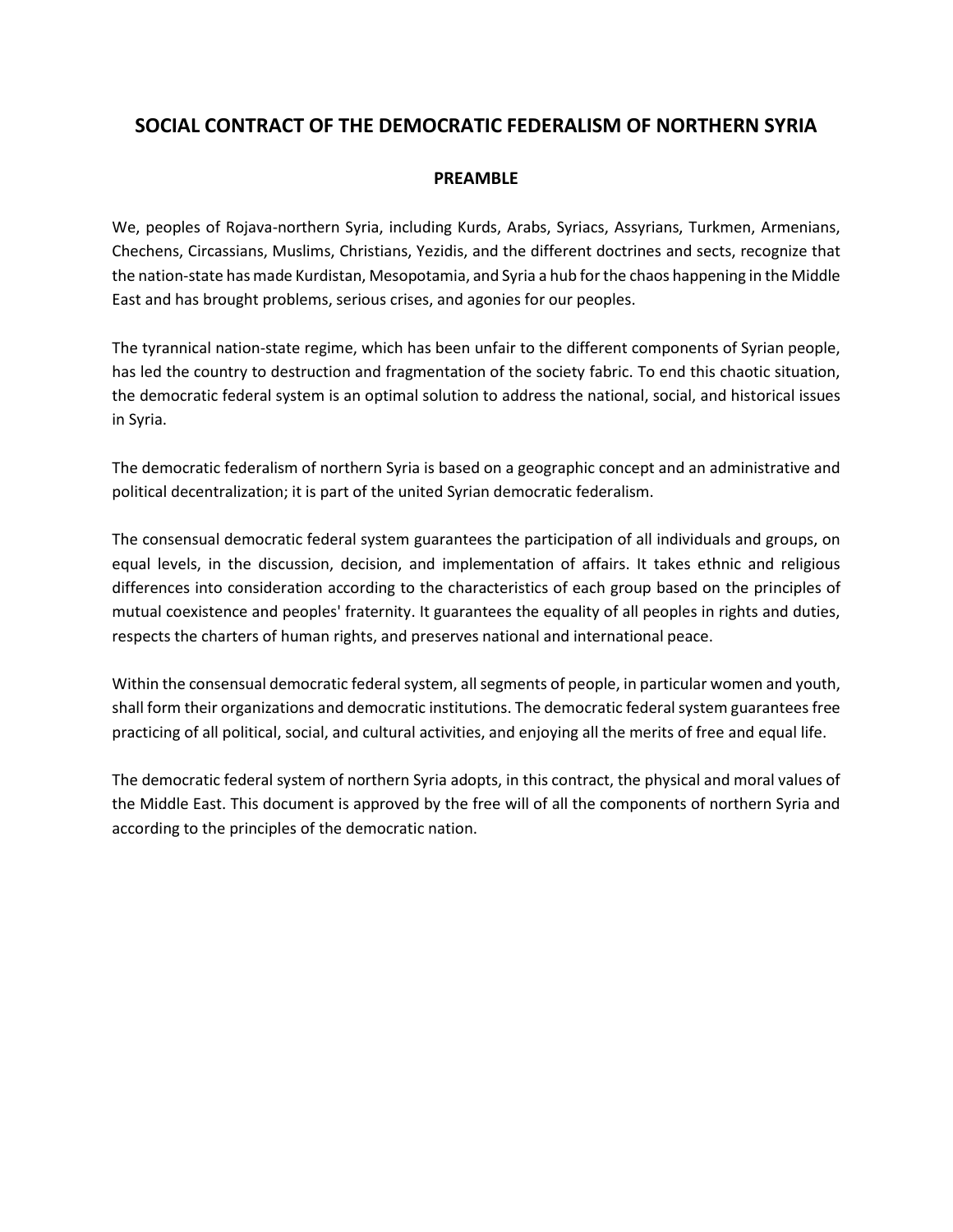# **TITLE ONE General Principles**

#### **Article 1**

This document is named: "The Social Contract of the Democratic Federalism of Northern Syria". The preamble is considered an integral part of this contract.

## **Article 2**

The democratic federal system of northern Syria adopts the ecological and democratic system and women's freedom.

#### **Article 3**

The democratic federalism of northern Syria draws its legitimacy from the will of peoples and groups through free and democratic elections.

#### **Article 4**

All languages in northern Syria are equal in all areas of life, including social, educational, cultural, and administrative dealings. Every people shall organize its life and manage its affairs using its mother tongue.

## **Article 5**

The Democratic Federalism of Northern Syria and its administration shall have a center and a special flag, along with the democratic federal Syria flag and it shall have an emblem; this is regulated by law.

## **Article 6 The Oath:**

"I swear by the Almighty God and by the blood of Martyrs to abide by the social contract and its articles, preserve the peoples' democratic rights and the values of Martyrs, protect the freedom, safety, and security of the regions of the Northern Syria Democratic Federalism, preserve the federal Syria, and work to achieve social justice according to the principle of the democratic nation."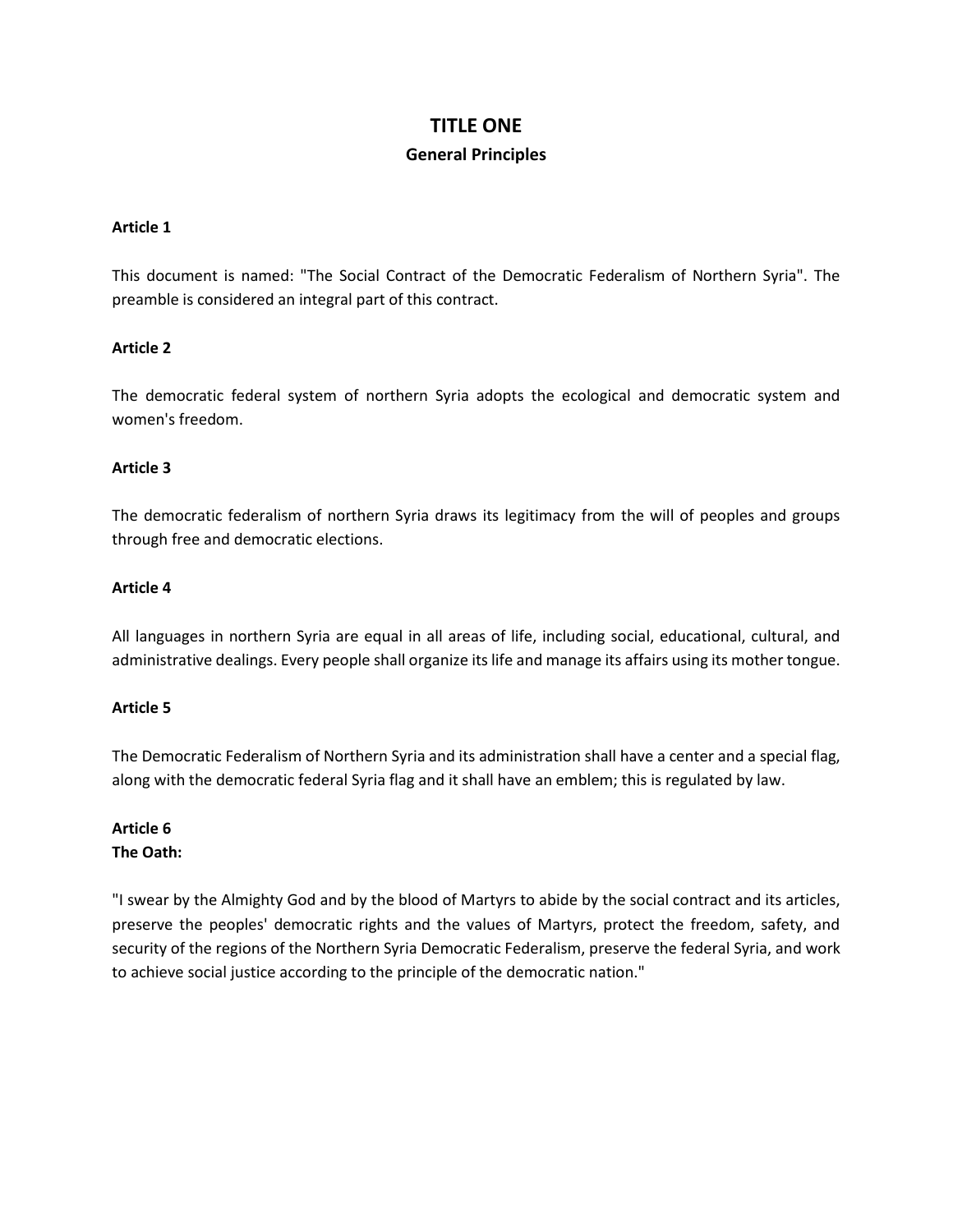"The Democratic Federalism of Northern Syria" consists of cantons based on democratic selfadministrations, which depend on the democratic organizations of ideological, ethnic, feminine, cultural groups, and all social segments.

### **Article 8**

"The Democratic Federalism of Northern Syria" is based on the organized society and the free individual. In this framework, peoples' local organizations, groups, and components are the basis of this federalism.

#### **Article 9**

The democratic, environmental, and societal life are the basis for building an ecological democratic society in order not to harm, abuse, and destroy nature.

#### **Article 10**

Coexistence shall be established within a fair, free and democratic society system according to the principles of the democratic nation, which are full of the spirit of fraternity between all peoples and groups in northern Syria.

## **Article 11**

"The Democratic Federalism of Northern Syria" is based on the principle of making the land, water, and resources publicly owned; it adopts ecological industry and societal economy; it does not allow exploitation, monopoly, and the objectification of women; it shall realize health and social insurance for all individuals.

## **Article 12**

The Democratic Federalism of Northern Syria adopts the co-presidency system in all political, social, administrative, and other fields. It considers it a main principle in equal representation of both genders. The co-presidency system contributes to organizing and establishing the democratic confederate system of women as a special entity.

#### **Article 13**

Women's freedom and rights and gender equality shall be guaranteed in society.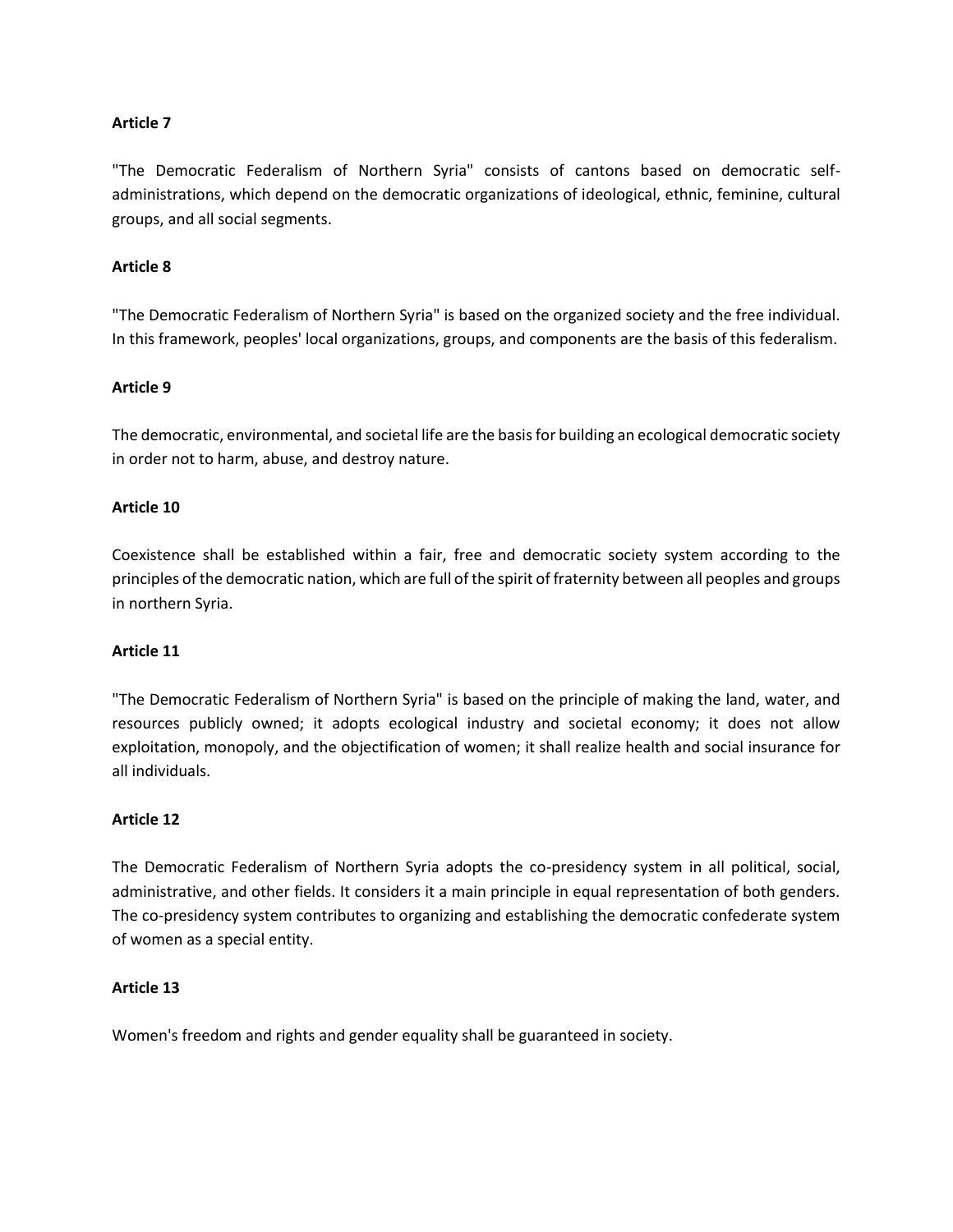Women shall enjoy free will in the democratic family, which is based on mutual and equal life.

## **Article 15**

Youth are considered the leading and effective force in society and their participation shall be guaranteed in all fields of life.

## **Article 16**

Fair representation of all ethnic components in all the administrative institutions related to federalism shall be guaranteed according to demography of the region.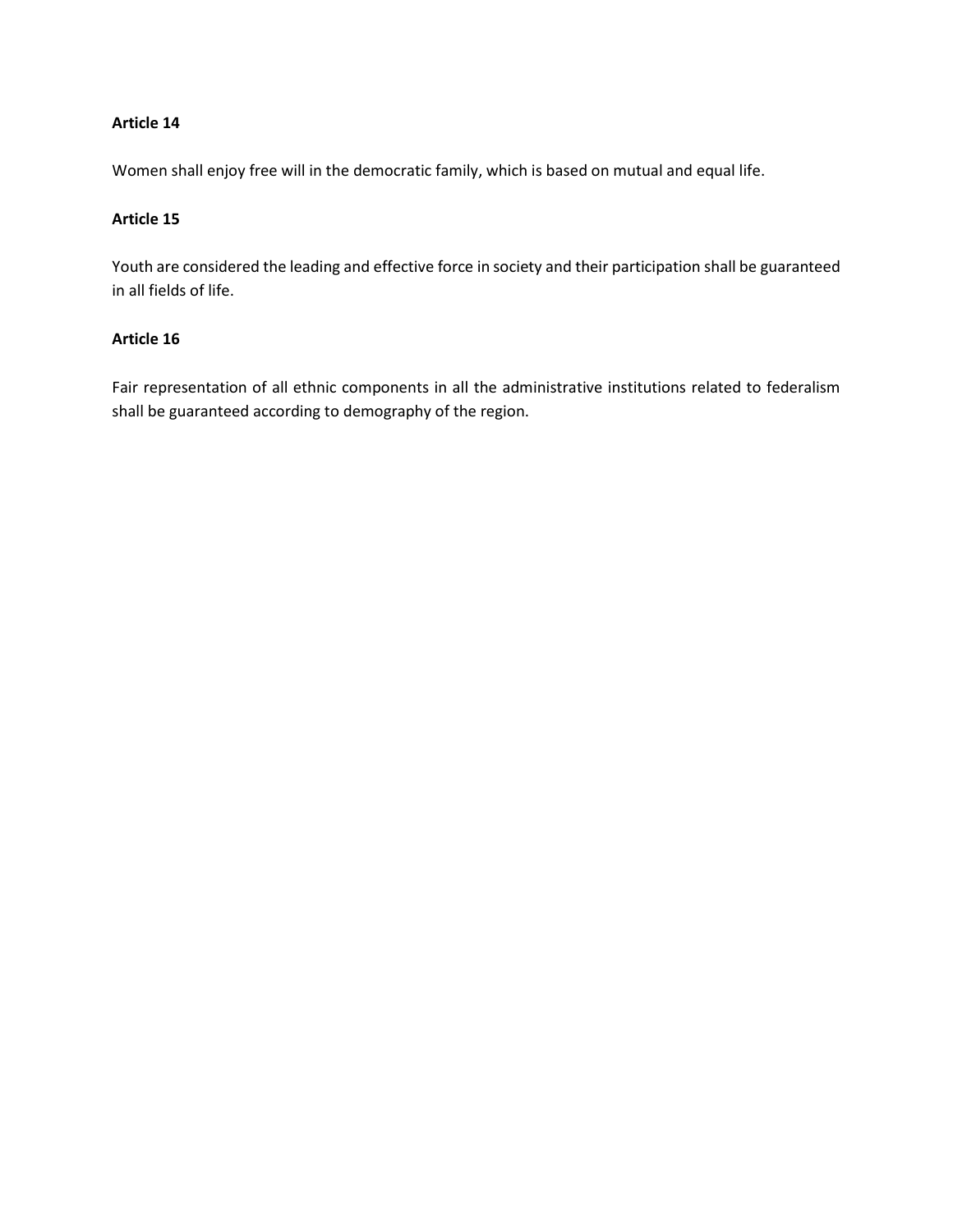# **TITLE TWO Rights and General Freedoms**

#### **Article 17**

"The Democratic Federalism of Northern Syria" shall abide by the international declaration of human rights and all related charters of human rights.

## **Article 18**

The right to life is essential and guaranteed in this contract, which does not permit capital punishment.

#### **Article 19**

Human dignity shall be preserved and it is not permissible to torture anyone psychologically or physically; the doer shall be punished.

## **Article 20**

Peoples, groups, and societal segments shall have the right to organize themselves freely. Cultural oppression and fusion, extermination, and occupation shall be considered a crime against humanity; resistance against these practices shall be considered legitimate.

#### **Article 21**

Every canton or group shall have the right to decide its own affairs provided that it does not contradict this contract.

## **Article 22**

Freedom of faith, conscious, and thought and the right to self-organization and self-expression shall be guaranteed for all people.

## **Article 23**

Everyone shall have the right to participate in political life, run as a candidate, and elect according to the law.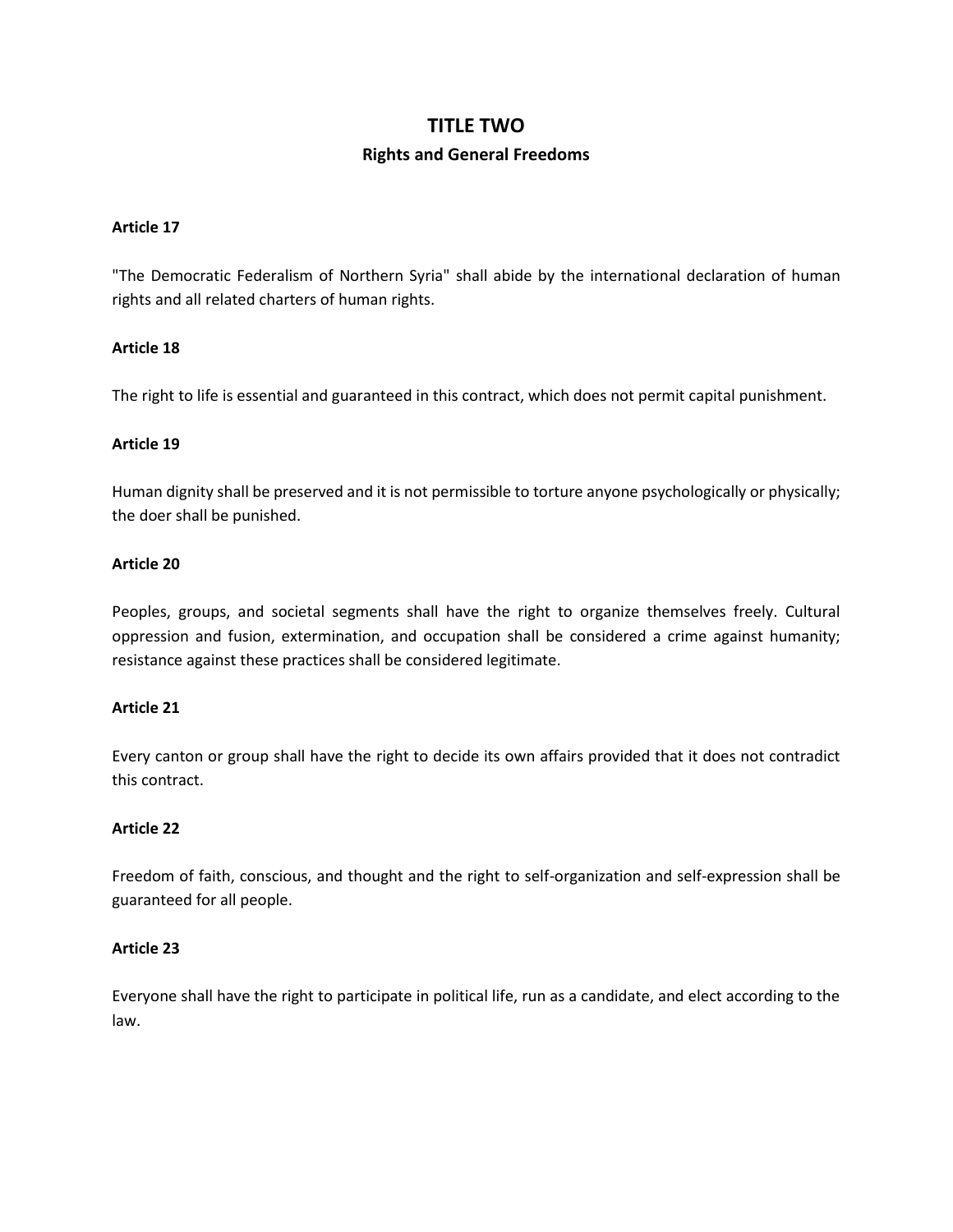No one shall be insulted or excluded on the basis of difference in colour, gender, race, religion, or belief.

#### **Article 25**

Using violence, manipulation, and discrimination against women shall be considered a crime punished by law.

### **Article 26**

Women shall have the right to equal participation in all fields of life (political, social, cultural, economic, administrative, and others) and take decisions relevant to their affairs.

#### **Article 27**

Youth shall have the right to organize themselves and occupy effective positions in all fields of life, taking their special characteristics into consideration.

#### **Article 28**

Every defendant shall be presumed innocent until convicted by law.

#### **Article 29**

Private places or houses may not be entered or inspected except by an order of judicial authority in cases of being caught in the act.

#### **Article 30**

Individual freedom shall not be restricted without a legal basis.

## **Article 31**

The right to self-defense is sacred and shall not be restricted. The law shall guarantee to everyone the right to prosecution.

## **Article 32**

Everyone shall have the right to live in a sound ecological society.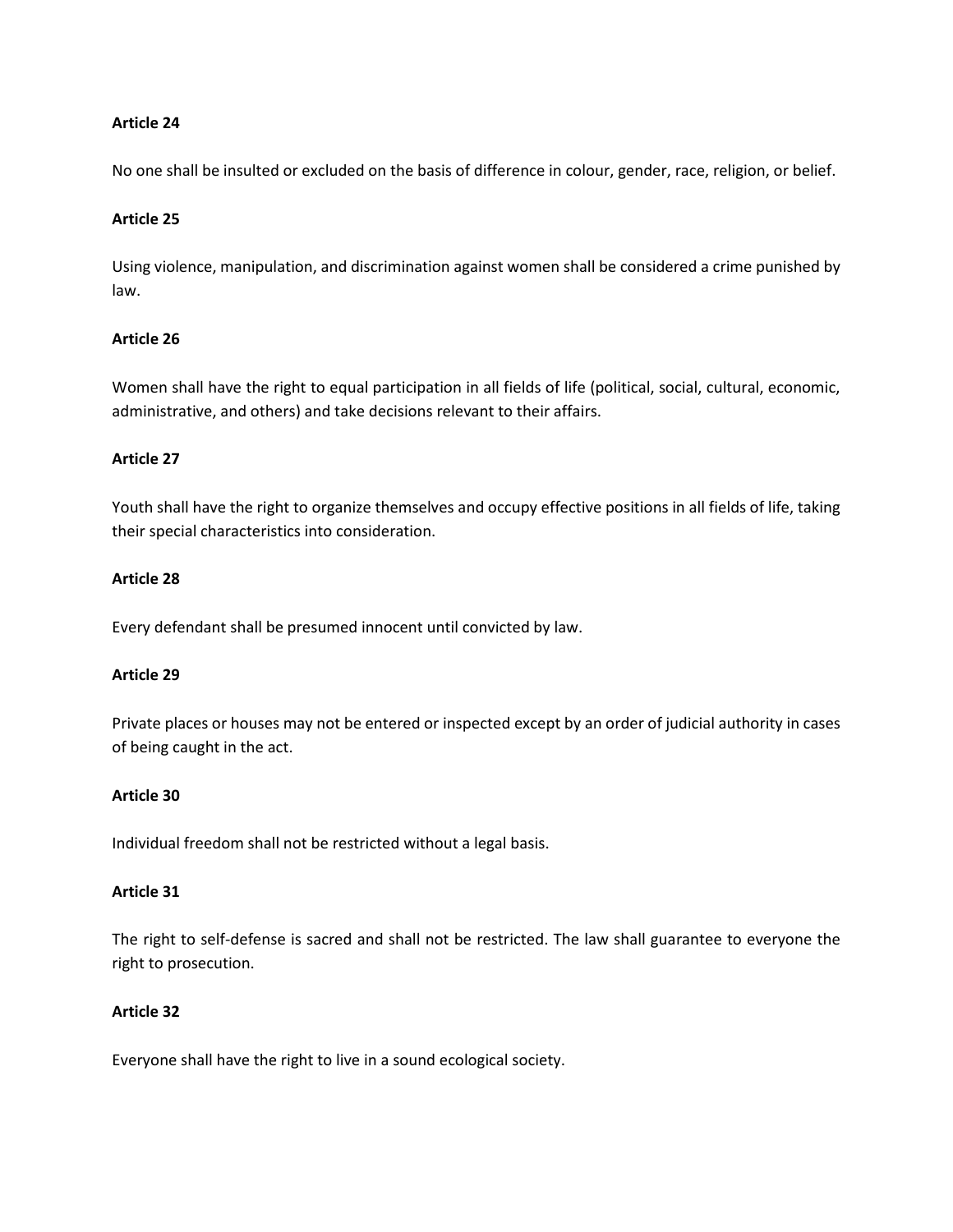Cultural, ethnic, and religious groups and components shall have the right to name its self-administrations, preserve their cultures, and form their democratic organizations. No one or component shall have the right to impose their own beliefs on others by force.

#### **Article 34**

Education shall be free at all stages; the elementary and intermediate education is compulsory.

## **Article 35**

Every citizen shall have the right to work, health care, change residence, and get a house.

#### **Article 36**

The rights of all workers, in work and social life, and support for their organizations shall be guaranteed and regulated by law.

#### **Article 37**

Freedom of media, press, and publishing shall be guaranteed.

#### **Article 38**

Every citizen shall have the right to get and access information.

#### **Article 39**

All people shall have the right to develop and publicize their cultural and artistic activities.

#### **Article 40**

Every human shall have the right to seek human and political asylum; the political refugee may not be returned to their country without their approval.

## **Article 41**

Wealth and natural resources are publicly owned; and their investment, management, and conditions of fair distribution shall be regulated by law.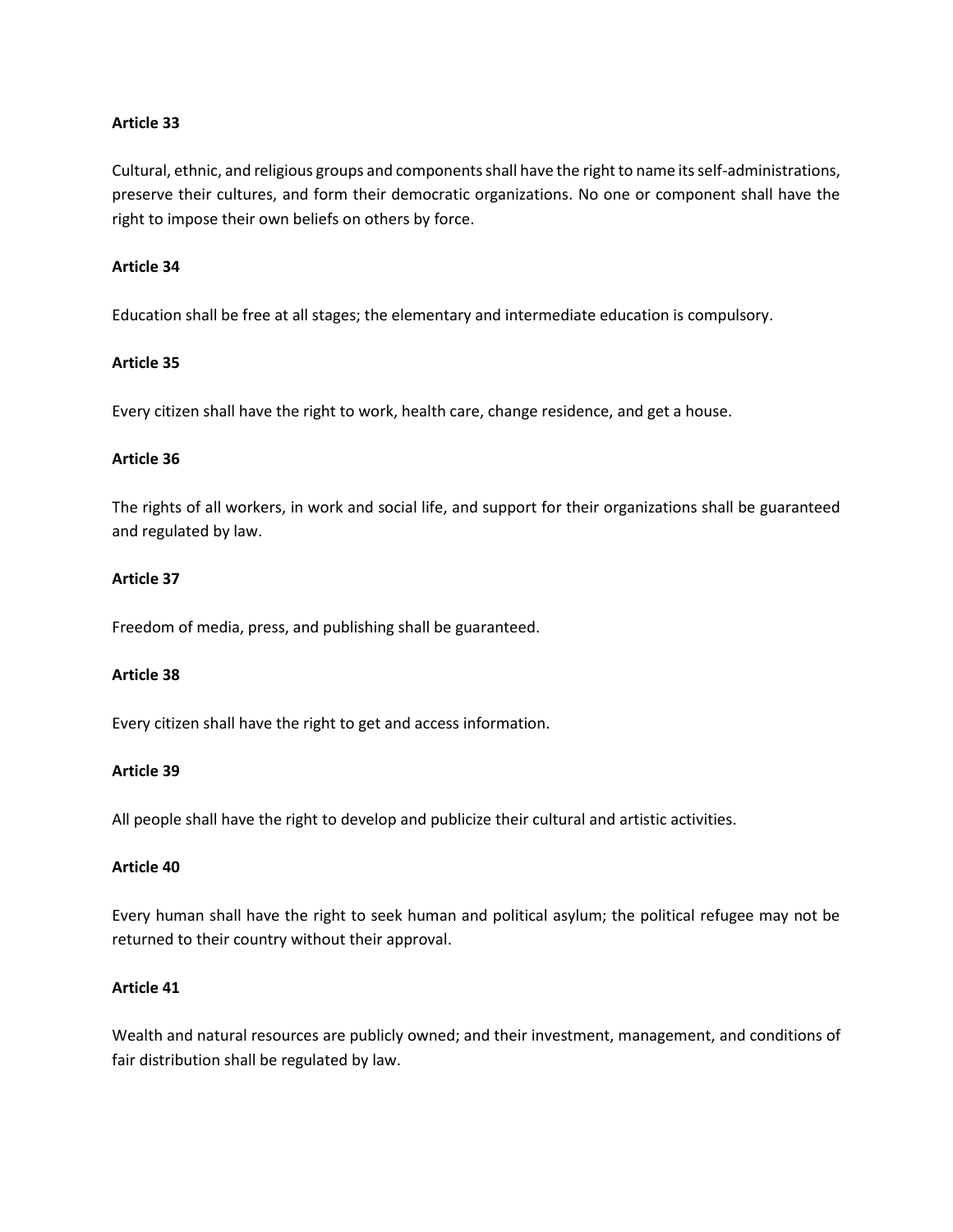Investment shall be in special projects, which take into account the ecological balance, provide necessary services for economic development, aim at meeting social needs, and contribute to activate and establish societal economic activities.

## **Article 43**

The right to private ownership shall be guaranteed unless it contradicts the common interest and shall be regulated by law.

## **Article 44**

The participation of all citizens in the legitimate defense of the Democratic Federalism of Northern Syria, or the Democratic Syria Federalism is a right and duty to deter any attack.

#### **Article 45**

The rights of people with special needs shall be guaranteed, and a decent living for the disabled and old people shall be secured.

## **Article 46**

Child rights shall be preserved; labor and manipulation of child shall be prevented.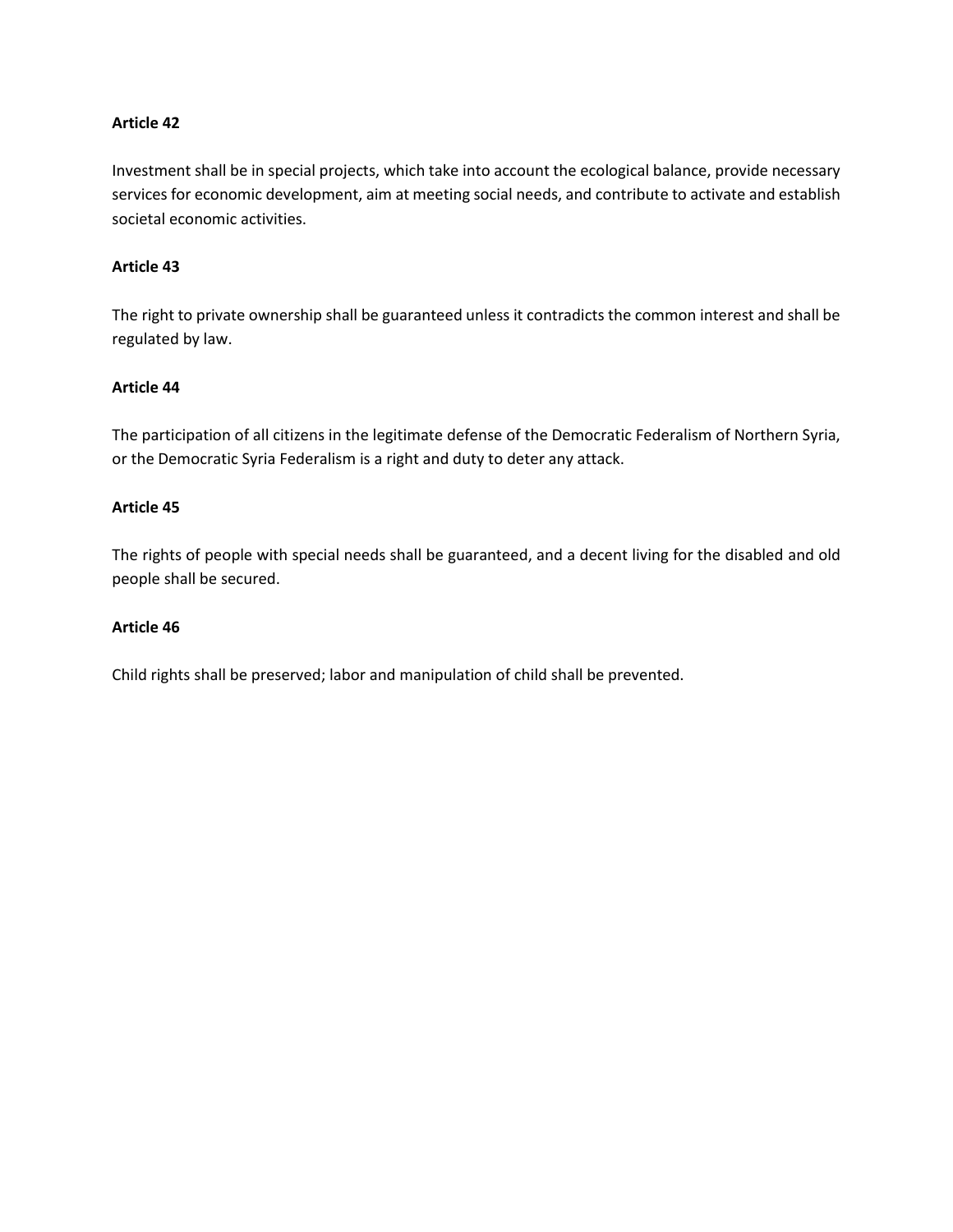# **TITLE THREE Societal System**

## **Chapter One**

## **Article 47**

Peoples and groups in "The Democratic Federalism of Northern Syria" shall organize their free and democratic societal lives based on forming communes, societal institutions, unions, and assemblies. The democratic system of society shall be developed and established based on these institutions.

## **Article 48**

## **Communes**

The commune is the essential basic organizational form of direct democracy. It is a system to make decisions and management within its organizational and administrative boundary. It works as an independent council in all stages of decision making.

# **Article 49 The Councils**

They are the societal units which represent the people, discuss and decide its affairs, and formulate policies beginning with villages, neighborhoods, towns, and districts. They protect society, ensure its continuity, and secure the realization of its goals, in the political, social, cultural, and economic fields. They organize society by enabling direct democracy and set rules and principles related to democratic and free life.

## **Article 50**

## **All Councils Shall be Formed According to the Following Principles**

The councils consist of a sufficient number of elected members according to population; 60% of the representatives are directly elected by people, and 40% are elected by the components, groups, and social segments. This shall be regulated by a special law according to consensual democracy.

- 1. No member of the councils and executive boards shall be a candidate for co-presidency for more than two terms.
- 2. The council of the village, neighborhood, town, region, or district, is formed by representatives who are democratically elected, within their residence boundary, by ethnic, religious, cultural groups, social segments, or communes. The electoral term is decided by the councils' rules of procedure.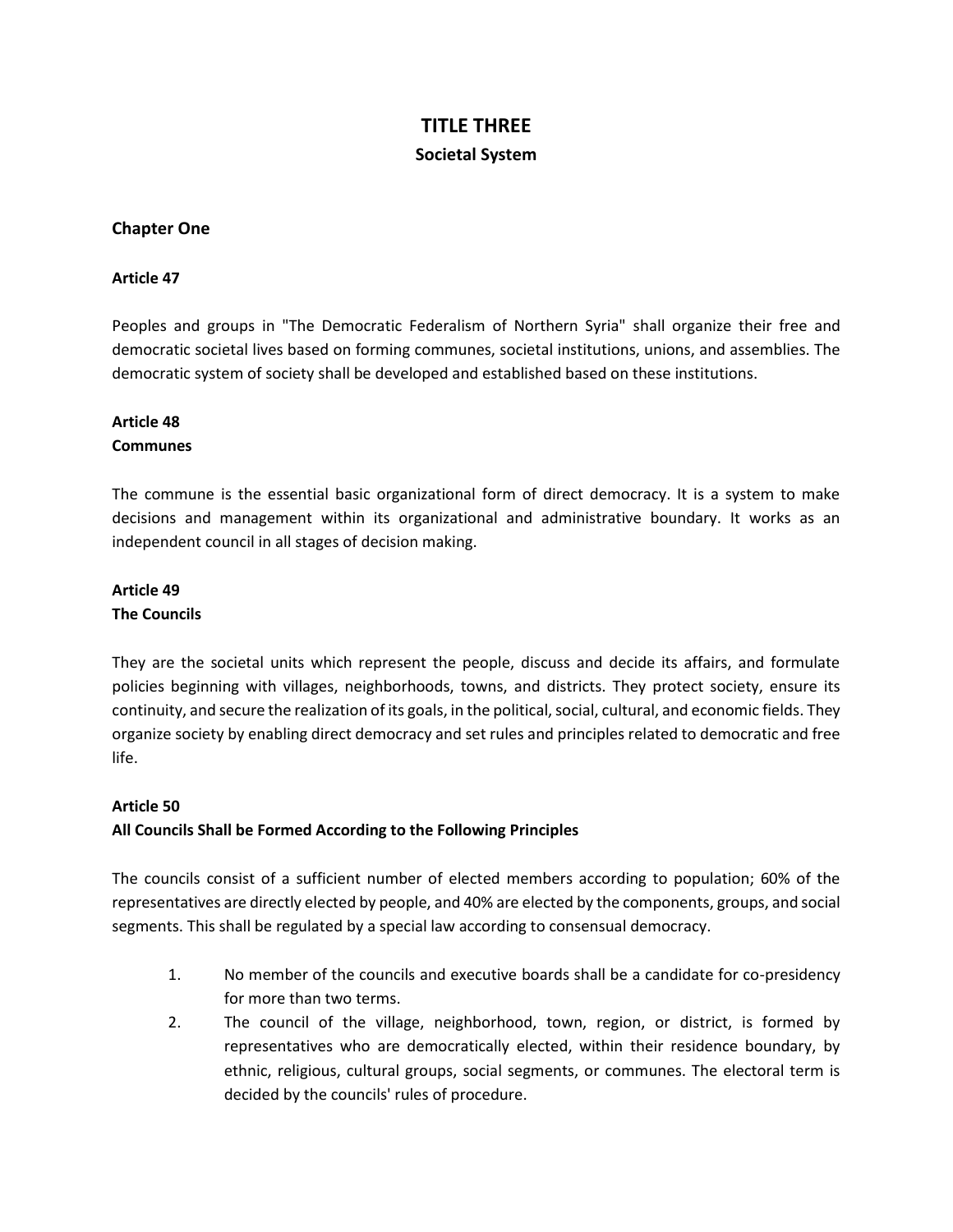- 3. The councils elect a sufficient number of coordinating board members in the neighborhood and town and the executive board of the town and region. They elect their co-presidents and organize their activities through committees.
- 4. The councils approve members of the justice systems and the internal security administration, and oversee them.

## **Chapter Two**

## **Article 51 District Councils**

The district in the societal system of "Democratic Federalism of Northern Syria" is the extension of the city with its surroundings.

- 1. The district council is the legislative system elected by free voting of the peoples and groups and is formed according to election laws. It consists of a sufficient number of members according to population and size of the district.
- 2. It shapes the policies for the entire district and takes necessary decisions.
- 3. It organizes activities and forms committees according to the democratic nation principles.
- 4. It elects its executive board.
- 5. It approves the members of the justice office and local security administration in the district.
- 6. It monitors justice, internal security, and administrative systems in the district.

## **Article 52**

## **The Executive Board of the District**

- 1. It consists of a sufficient number of members and two co-presidents elected by the district council.
- 2. It implements the decisions and applies the policies decided by the district council. It is responsible to the district council and provides it with reports on its regular activities.
- 3. It organizes and practices its activities through committees, which consist of sufficient numbers of members. The co-spokespersons in each committee shall coordinate its activities. The co-spokespersons of the committees shall be from executive board members of the district.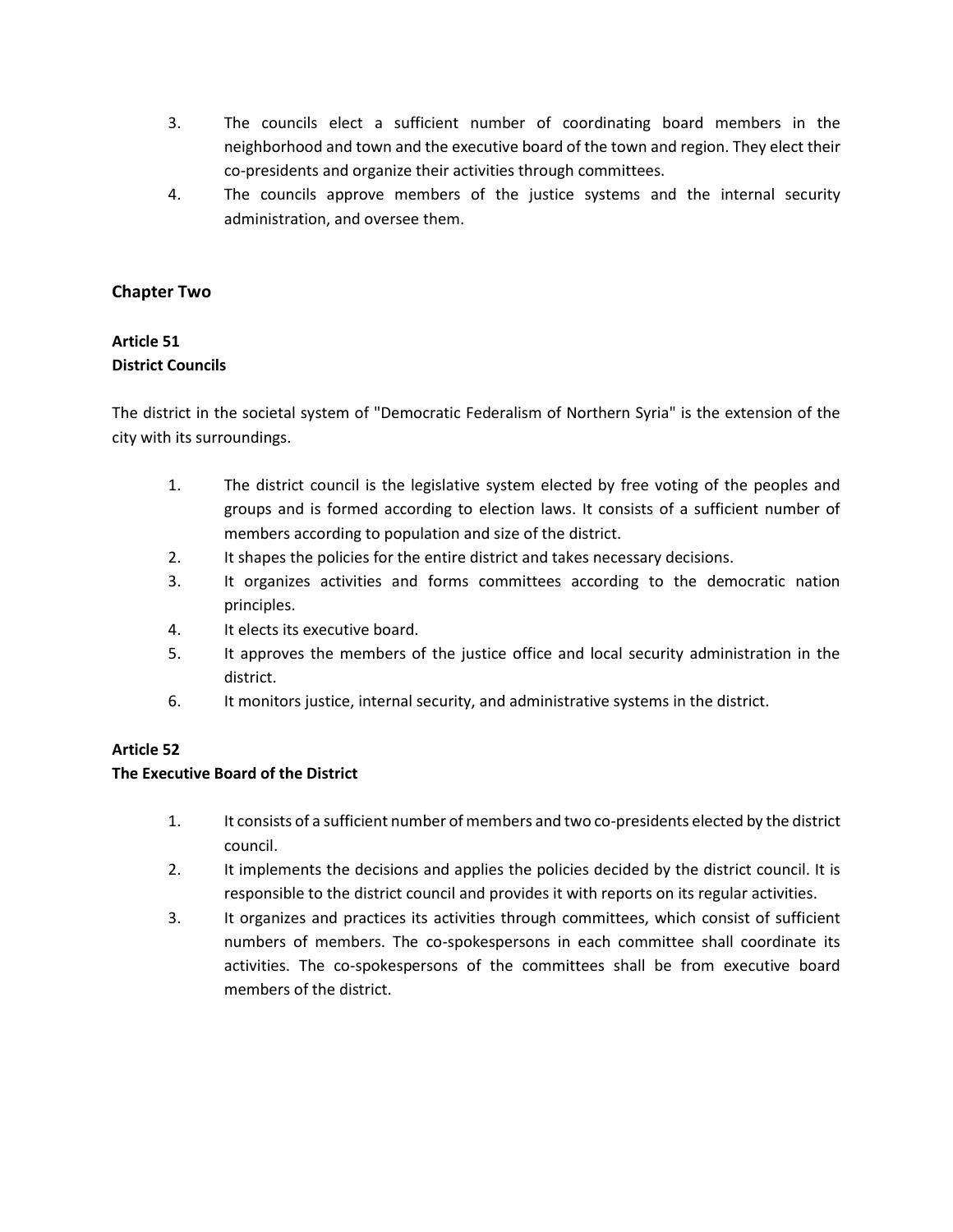## **Chapter Three**

# **Article 53 The Canton System**

The canton in the "Democratic Federalism of Northern Syria" is the self-administration unit, which consists of a district, more than one district, or some regions that share the same historical, demographical, economic, and cultural characteristics and are geographically integrated and connected.

## **Article 54**

## **Rights, Authorities, and Responsibilities of the Cantons**

- 1. The cantons of the democratic self-administration in the "Democratic Federalism of Northern Syria" shall organize themselves and administer their affairs according to the principles of the democratic self-administration in political, economic, social, internal security, health, educational, defense, and cultural areas. They shall enjoy the rights and authorities stated in the laws enshrined by "The Democratic Federalism of Northern Syria".
- 2. Every canton shall organize itself according to the principles of self-sufficiency in the economic sector. It shall help in securing general social prosperity and richness in the "Democratic Federalism of Northern Syria" according to its strength and conditions; it shall take its share from the general budget of the federalism.
- 3. All cantons shall adopt a fair distribution of underground and overground wealth in the "Democratic Federalism of Northern Syria" and "The Democratic Federal Syria" (petrol, water, mineral reserve, woods). The fair distribution of wealth is regulated by law.
- 4. Every canton shall have the right to build and develop its justice system provided that it does not contradict the social contract of the "Democratic Federalism of Northern Syria" and the treaties and charters of the of international human rights.
- 5. Every canton shall be responsible for organizing and strengthening its internal security system.
- 6. Every canton shall have the right to legitimate defense against foreign attacks, and it shall also be responsible to defend the "Democratic Federalism of Northern Syria" and "The Democratic Federal Syria".
- 7. Every canton shall have the right to develop and establish diplomatic, economic, social, and cultural relations with the neighboring peoples and countries provided that they do not contradict the social contract of the "Democratic Federalism of Northern Syria" and the "Democratic Federal Syria".
- 8. The components of each canton shall have the right to practice and establish their political, social, and cultural lives using their mother tongues and cultures.
- 9. The principles of rules and mechanisms of every item of the cantons' rights, authorities, and responsibilities, stated above, shall be decided by separate and detailed laws.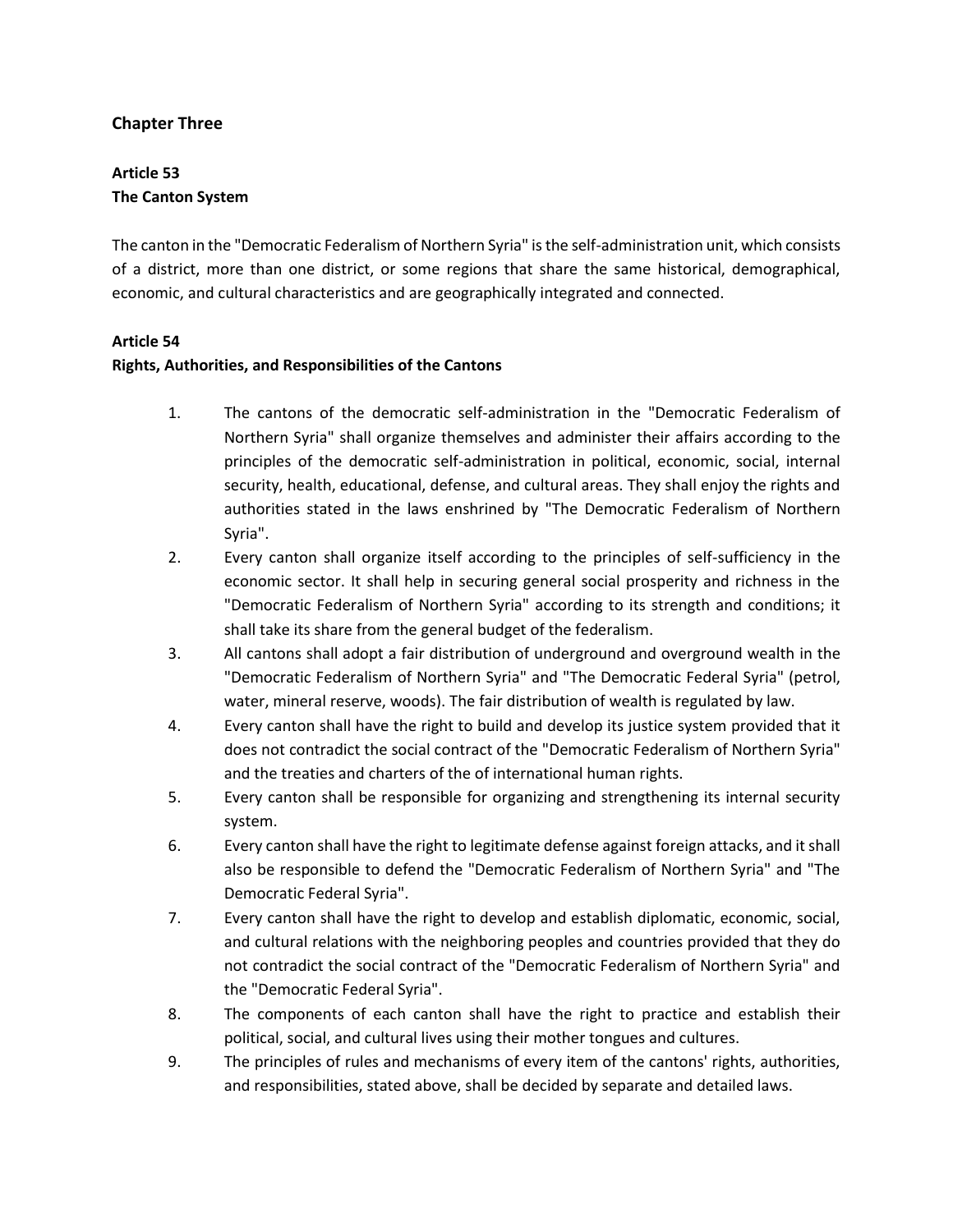# **Article 55 Peoples' Assembly in the Canton**

- 1. It is a representative assembly for peoples and groups in each canton; it legislates, monitors, and shape general policies; its electoral term is four years; and its mechanism of work is regulated by law.
- 2. 40% of the canton's assembly members are formed from directly and democratically elected representatives within the ethnic, religious, doctrinal, and cultural components; this shall be regulated by law. 60% of the people's representatives are elected in general elections.
- 3. The first session is held sixteenth days after announcing final results in all regions by the high electoral commission. The co-presidents of the executive council shall call for holding the first session of the elected peoples' assembly. If the first meeting was not held for inevitable reasons, the co-presidents of the executive council would decide another date within fifteen days. The quorum must be (50%+1) from the general attendance. The first meeting of the peoples' assembly is headed by the oldest member; and the co-presidents and office are elected; the sessions shall be open unless there is a necessity according to its rules of procedure.
- 4. It is possible to extend for six months the term of the peoples' assembly in extraordinary cases at request of quarter of the members or the assembly's presidential office; the approval of two thirds of the assembly members is needed.
- 5. The assembly member shall enjoy immunity during his/her entire membership; he/she shall not be held accountable for their opinions; he/she shall not be prosecuted without the assembly's permission unless being caught in the act; and the assembly's office must be informed.
- 6. It shall shape policies and take decisions regarding social, economic, internal security, educational, health, and cultural fields in the canton.
- 7. It shall elect an office of six members including the co-presidents to organize and manage the assembly's activities.
- 8. It monitors and supervises through its committees.
- 9. It elects the co-presidents of the executive council with two thirds majority and assigns them to form the executive council to approve it. It shall have the right to vote of no confidence in the executive council or any of its members.
- 10. It shall approve the members of the justice systems, internal security system, and media, publishing, and information council and monitors their activities.
- 11. It shall organize and conduct activities through committees. It shall hold regular meetings and meet when necessary.
- 12. It shall work according to its rules of procedure.
- 13. It shall enshrine and legislate on rules in the canton.
- 14. It shall approve the general budget of the canton.
- 15. It shall approve the general policy and the developmental plans of the canton.
- 16. It shall approve and give a general amnesty in the canton.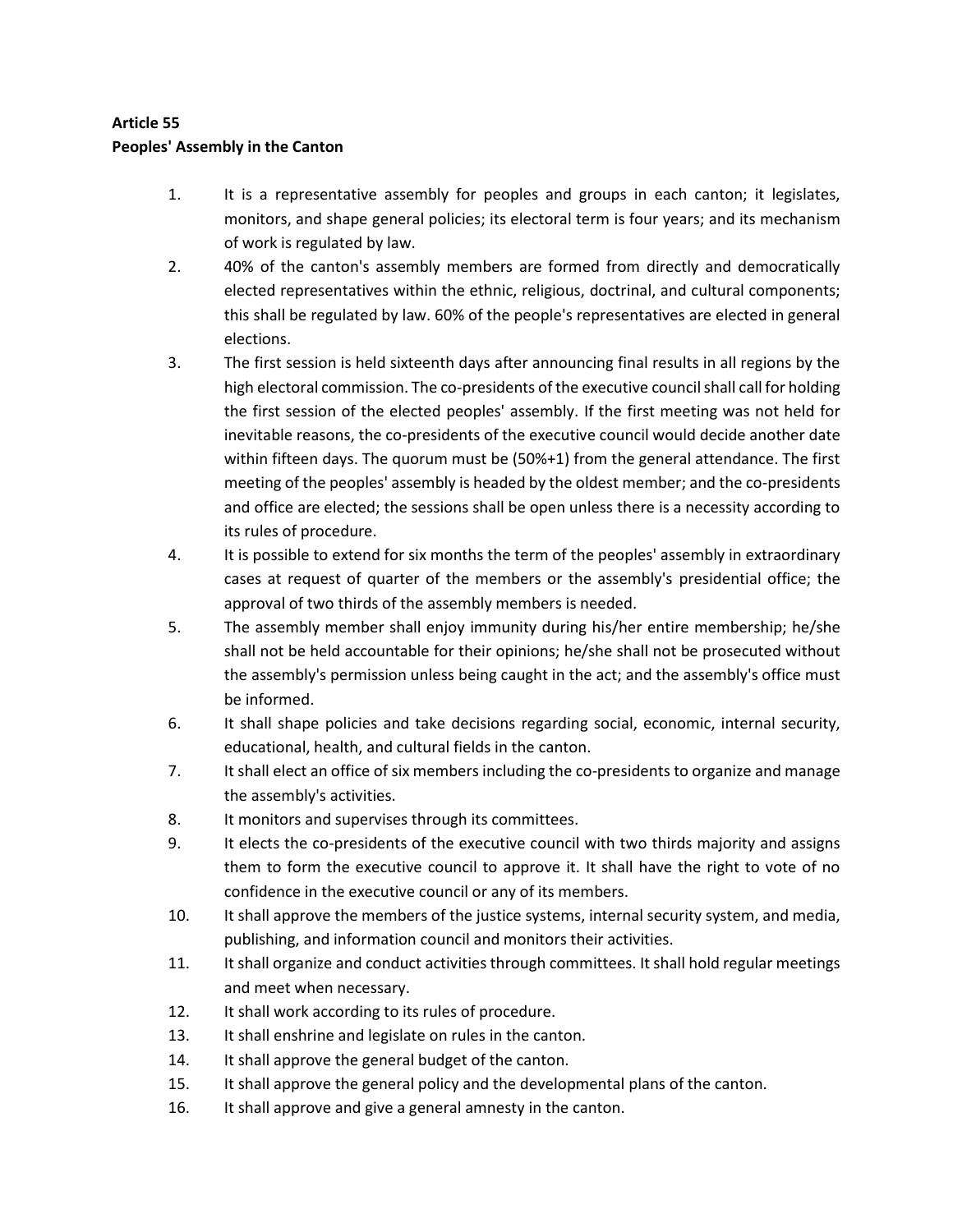## **The Executive Council of the Canton**

- 1. It consists of the co-presidents, their deputies, and some boards; it shall adopt fair representation of peoples, groups, and social segments.
- 2. It is the executive system in the canton. It applies the decisions of the peoples' assembly and justice institutions and provides it with regular reports on its activities.
- 3. It organizes itself through boards according to the principles of the democratic nation and forms its collective executive power accordingly. The council's co-presidents assign tasks to boards.
- 4. The board is represented by two co-spokespersons chosen from executive council's members. Each board consists of a sufficient number of members and representatives according to its activities.
- 5. The formation and organization of the executive council's work and the relationship between the other administrations and institutions shall be regulated by law.
- 6. After the executive council is formed and given confidence, it releases a statement to decide its agenda for the next phase, and the council is committed to implement it during its term after approving it by the peoples' assembly.

# **Chapter Four**

# **Article 57 The Democratic Peoples' Conference**

The democratic peoples' conference represents all the peoples living in the "Democratic Federalism of Northern Syria". It is a symbol of integration, fraternity, coexistence, and free democratic union of peoples in northern Syria. The conference includes Kurds, Arabs, Syriacs, Assyrians, Armenians, Turkmen, Circassians, and Chechens. From the doctrinal and cultural groups, it includes Muslims, Christians, and Yezidis. It takes into account the historical, demographic, geographic, religious, doctrinal, ethnic, and cultural structures and characteristics of all peoples and groups; and it is formed on the basis of their demands and will.

The democratic peoples' conference shall ensure the right of the peoples and groups to establish democratic self-administrations. It ensures doctrinal, ethnic and cultural freedom by law. It shall adopt the democratic system in organizing the society and enabling it to live within economic and ecological balance.

The democratic peoples' conference views the organization of democratic self-administration cantons, groups, and local units as the basis of the democratic federal system. It aims at unifying all groups under the northern Syria democratic federalism by their own free will.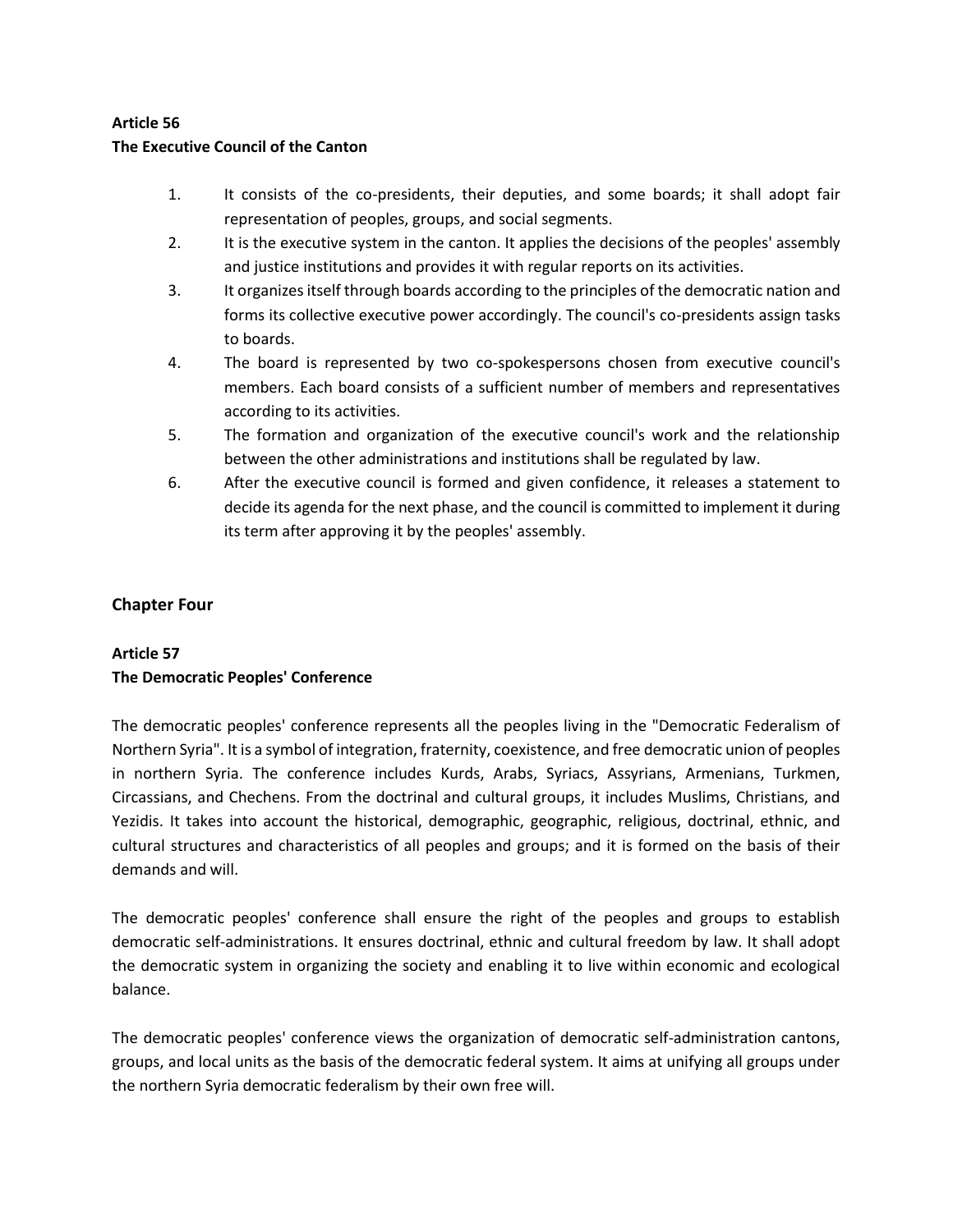## **Forming and Organizing the Democratic Peoples' Conference**

- 1. Members of the democratic peoples' conference are elected once every four years by people according to electoral law and the population of each canton.
- 2. The democratic peoples' conference makes legislations and generally represents the peoples and groups in the "Democratic Federalism of Northern Syria".
- 3. Members of the democratic peoples' conference are elected as follows: 40% of them are democratically and directly elected from ethnic, religious, doctrinal, and cultural components, depending on population, and from social segments, depending on their organizational level in society, according to electoral law. 60% from the peoples' representatives are directly elected by people in general elections.
- 4. The democratic peoples' conference shall be administered by the "presidency office", which consists of two co-presidents and four deputies. The two candidates for the presidency office and the co-presidents are suggested for the conference by consent of representatives of groups and social segments in the general conference. The copresidents are elected by absolute majority while members of the presidency office are elected by half plus one vote in the general conference session.
- 5. The democratic peoples' conference works through committees. It gives the final draft of the resolutions and projects which are proposed to the general conference meeting. It can form the necessary committees when needed. Its activities are done in light of the rules of procedure.

## **Article 59**

## **Tasks of the Democratic Peoples' Conference**

- 1. It elects the co-presidents and the conference presidency office.
- 2. It elects the co-presidents of the executive council with two thirds majority and assigns it to form the executive council in a month to approve it. It shall have the right to vote of no confidence in the executive council or any of its members.
- 3. It shapes the general policy and decides the strategic goals in all areas of society life.
- 4. It prepares or amends the social contract at request of a quarter of conference members and on approval of two thirds of its members.
- 5. It declares the state of peace and war in the "Democratic Federalism of Northern Syria".
- 6. It legislates on all laws related to the "Democratic Federalism of Northern Syria".
- 7. It monitors the boards through committees.
- 8. The conference holds regular and extraordinary meetings, evaluates its activities, plans future activities, and discusses proposed projects and approves them.
- 9. It approves the members of justice council, internal security system, media, publishing and information council, and the high commission for elections and supervises their activities.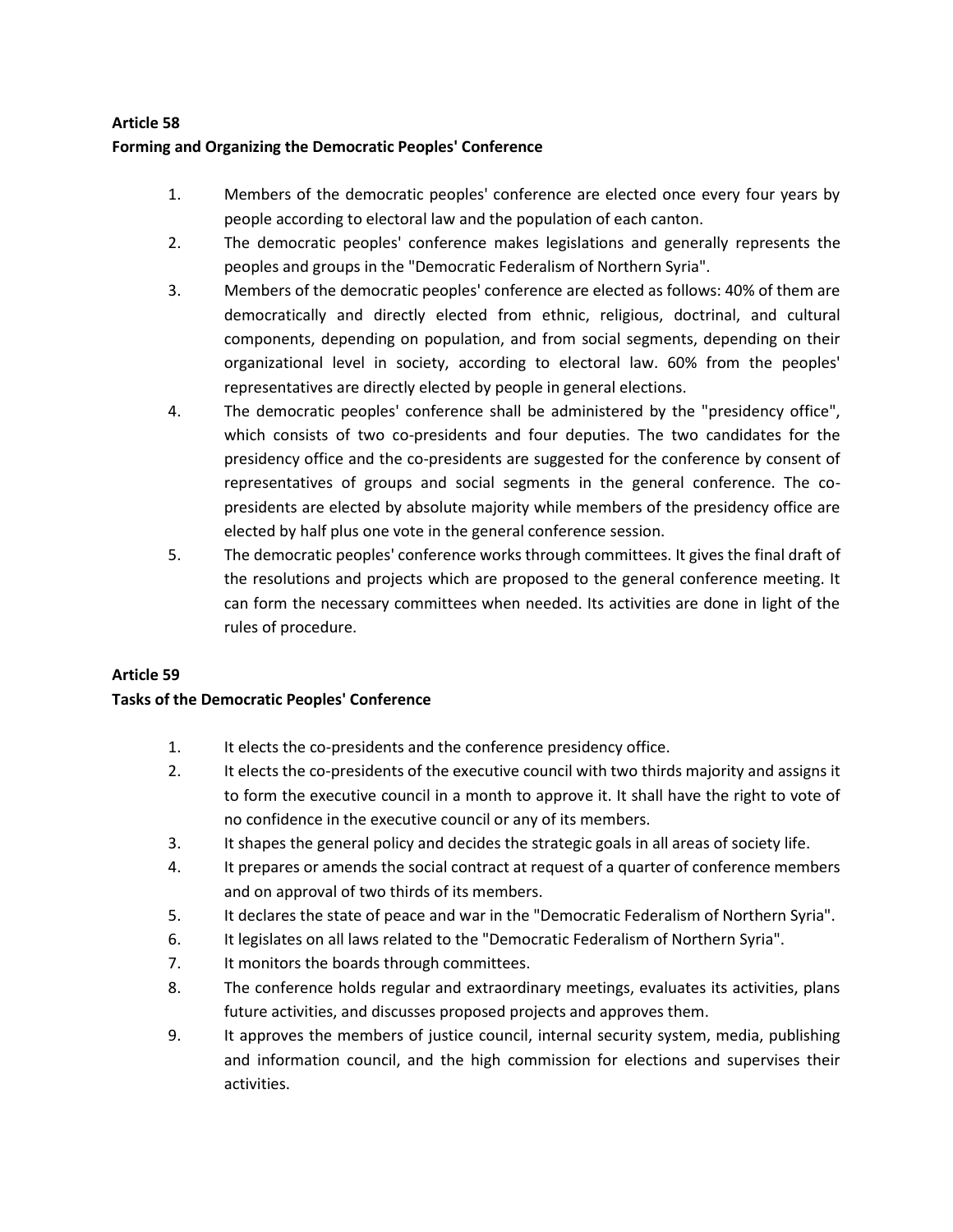- 10. It approves the appointment and promotion of the general leadership of the military council and monitors its activities.
- 11. It discusses and approves the charters and treaties concluded with cross- national institutions, States, or different groups in the name of the "Democratic Federalism of Northern Syria".
- 12. It is possible to extend the electoral term of the democratic peoples' conference for six months in extraordinary cases at request of a quarter of the members or the conference presidency office and on approval of two thirds of its members.
- 13. It approves the accession of a region or canton to the "Democratic Federalism of Northern Syria" after accepting the social contract.
- 14. It approves the general budget of the "Democratic Federalism of Northern Syria".
- 15. It approves and provides a general amnesty in the "Democratic Federalism of Northern Syria".

## **Tasks of the Conference Presidency Office**

- 1. It represents "the democratic peoples' conference in the democratic federalism of northern Syria", and it is responsible for arranging, coordinating, implementing and supervising all conference activities.
- 2. It organizes and supervises the meetings of the general conference.
- 3. It activates, monitors, and supervises the committees.

## **Article 61**

## **The Executive Council of Federalism**

- 1. It is formed by a sufficient number, and both genders are equally represented. Fair representation of peoples, groups, and social segments in the canton is adopted. Membership of the executive council can be given to 20% of those who are not members in the conference.
- 2. Members of the executive council are elected from among the candidates suggested by cantons' councils from conference members. Other members are suggested to replace those who are not approved by the conference taking into consideration fair representation of the cantons.
- 3. Co-presidents of the cantons' executive councils shall have the right to attend the meetings of the executive council of federalism when necessary.
- 4. Co-presidents of the cantons' executive councils shall not have the right to be candidates for the co-presidency of the federalism executive council.
- 5. The co-presidents represent the executive council and lead its activity.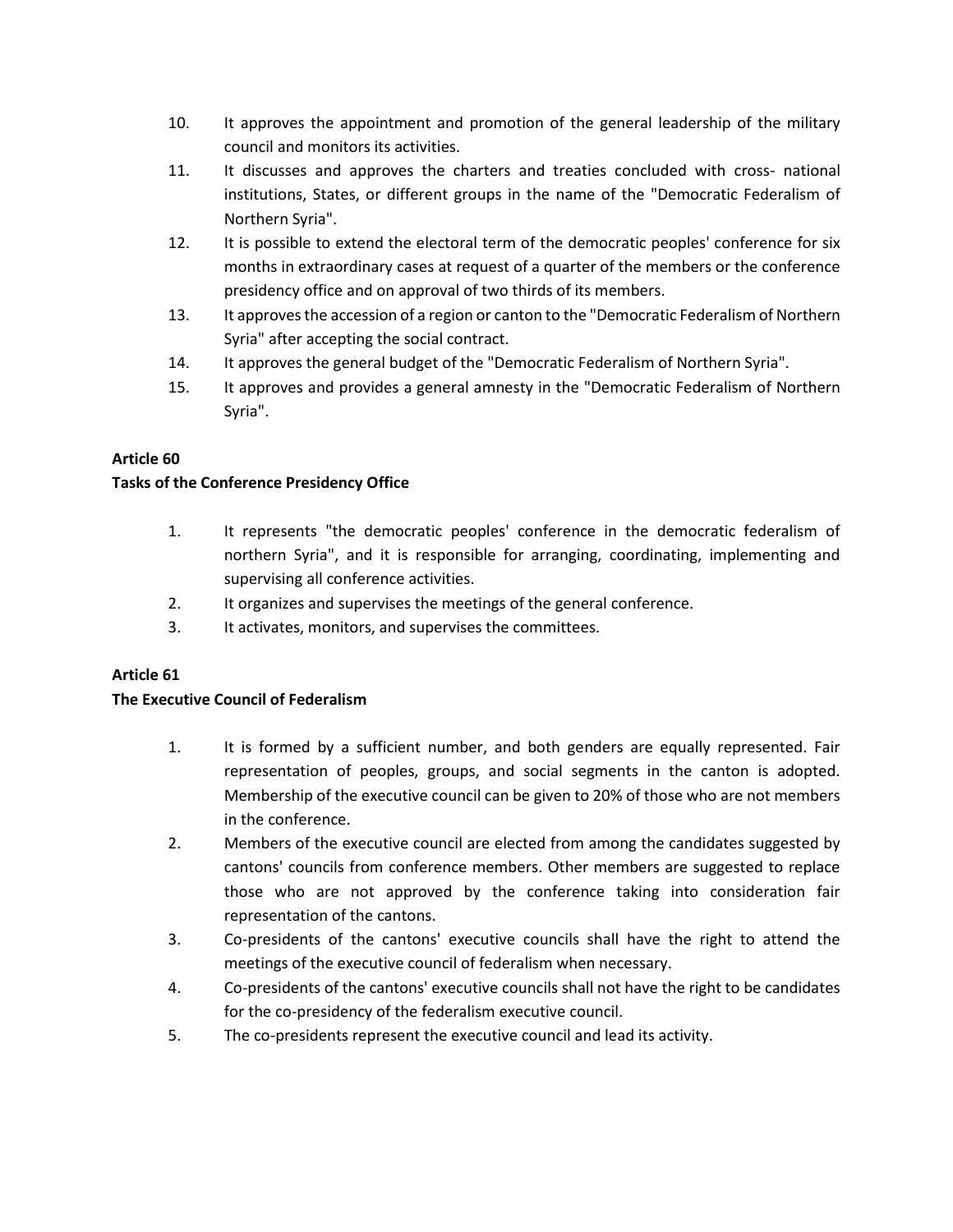# **Tasks of the Executive Council of Federalism**

- 1. It implements decisions and applies policies shaped and decided by the democratic peoples' conference in the Democratic Federalism of Northern Syria.
- 2. It conducts diplomatic activities in the name of the "Democratic Federalism of Northern Syria".
- 3. It ensures coordination and cooperation between cantons in political, economic, social, and cultural areas.
- 4. It supervises and monitors the boards' work.
- 5. It provides reports to the democratic peoples' conference in the "Democratic Federalism of Northern Syria".
- 6. The executive council in the "Democratic Federalism of Northern Syria" organizes itself through boards and forms its executive collective strength according to the dimensions of the democratic nation.
- 7. Every board consists of at least six members including the co-presidents who monitor and coordinate its work; they shall be from the executive council's members.
- 8. The boards in the executive council of the democratic federalism of northern Syria monitor, support, and coordinate the work of the cantons' boards.

## **Chapter Five**

## **Article 63**

## **Media, Publishing, and Information Institution**

- 1. Media, publishing, and information institution shall organize itself independently according to the principle of free and democratic publishing and media. It shall help develop and support media and publishing institutions and ensure free media activities within legal frameworks. It shall not allow monopoly in the field of media and publishing; it shall monitor and supervise the realization of freedom of media in accordance with the freedom of society to receive news and necessary information. It shall also be assigned to ensure fair and equal financial support for all media and publishing systems according to legal frameworks.
- 2. The institution consists of a sufficient number of members, half of them are elected by the conference or cantons' councils and they include representatives of components and social segments; and the other half are elected by national media institutions.
- 3. It conducts activities according to the principles of media and publishing law. It organizes itself according to fields of work and it forms committees and conduct activities according to the principles of its rules of procedure.
- 4. The peoples' assembly in the cantons and the democratic peoples' conference monitor its activities.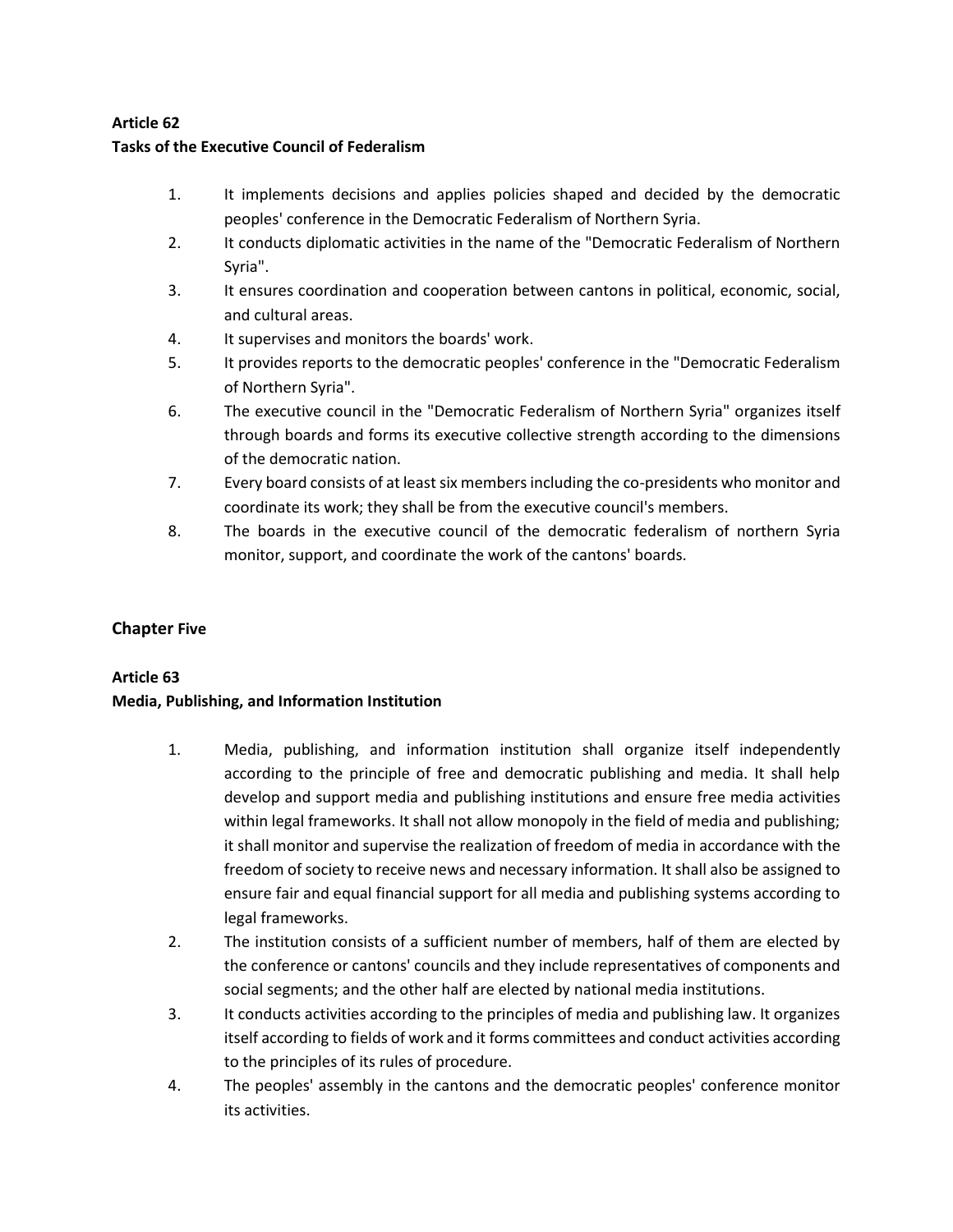## **Chapter Six**

# **Article 64 The Legitimate Defense Force**

The "Syrian Democratic Forces" are the armed defense forces in the "Democratic Federalism of Northern Syria". It depends on voluntary recruits of the people on one hand, and self-defense duty on the other. It is assigned to defend and protect the Democratic Federalism of Northern Syria and the Democratic Federal Syria from any attack or possible foreign threat. It ensures protecting citizens' lives and properties. It organizes itself in a semi-independent way according to the recruitment system law. Its activities are supervised by the democratic peoples' conference and defense board.

## **Chapter Seven**

## **Article 65 The Social Contract Council**

The social contract council consists of a number of judges, lawyers, and law figures; their number, selection method, and the council's work is decided by law and approved with two thirds of members of the democratic peoples' conference. When choosing the members of the social contract council, the peoples' conference shall take into consideration representing all components.

## **Article 66**

## **Tasks of Social Contract Council**

- 1. It interprets the social contract items.
- 2. It ensures that the laws issued by the peoples' conference, decisions issued by the executive council, and the laws and decisions issued by the cantons' councils are not contradicted.
- 3. It settles any differences related to the application of this contract between the democratic peoples' conference, the executive council, and justice council.
- 4. It settles any differences between the federalism and the cantons or between cantons.
- 5. If any party gave evidence to challenge the constitutionality of a legal item applied by a court and the court which is considering the challenge found that the evidence is reliable and should be ruled on, it shall stop the case and refer the evidence to the social contract council.
- 6. It approves the results of the elections and general referendums.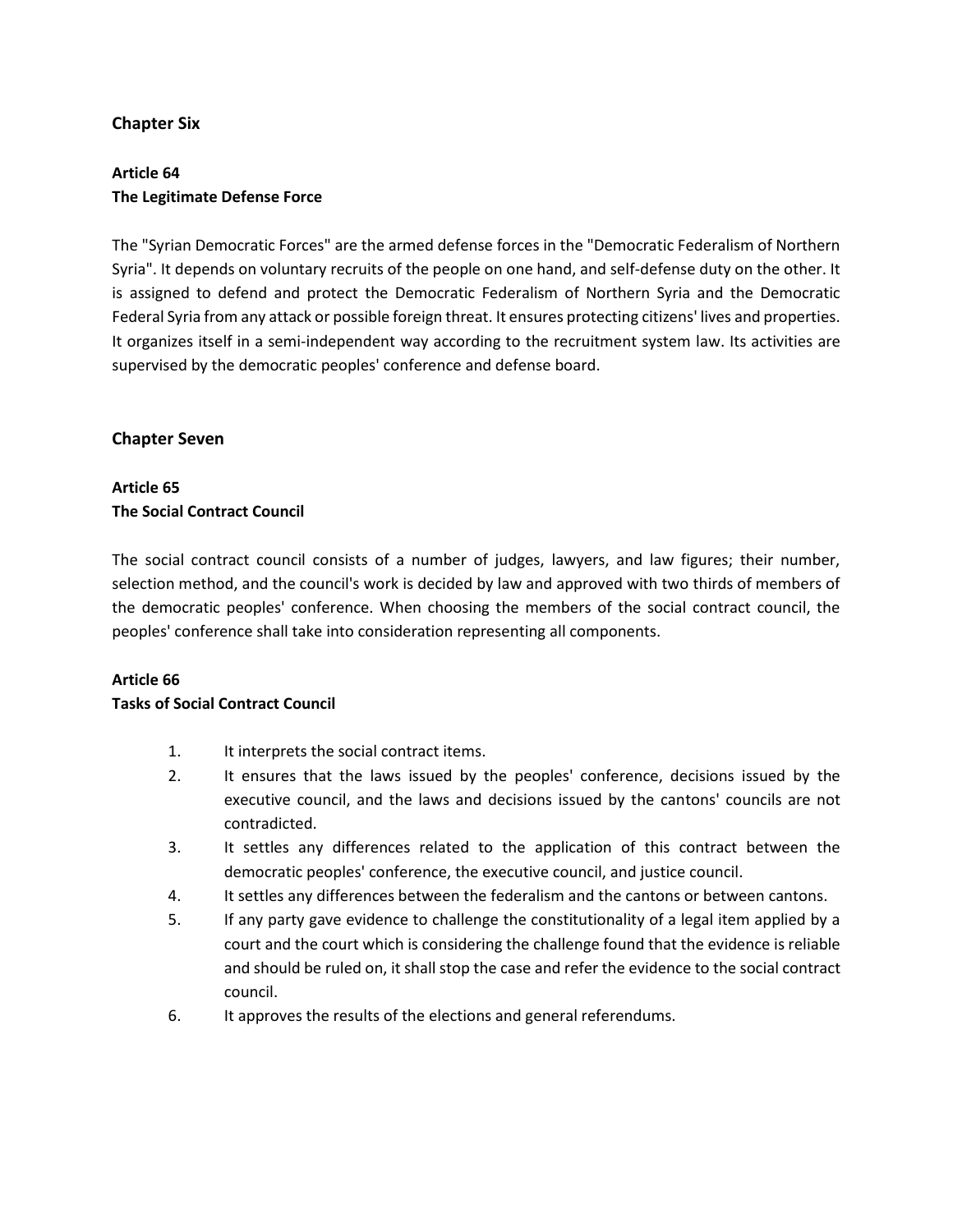## **Chapter Eight**

# **Article 67 Justice system**

The democratic justice system solves the problems related to justice and social rights through peoples' participation and self-organization. Justice vision is based on the moral principles of the democratic society. It aims at building a society which adopts a democratic approach and vision and ecology that believes in freedom of women and societal life and organizes itself on the basis of democratic society. Services of justice are conducted through social participation and the organization of democratically formed local units.

# **Article 68**

## **Justice Principles**

- 1. Social justice is considered a basis to organize and self- protect society. It depends on solving social problems related to justice in the villages, neighborhood, and district communes. It solves problems by means of dialogue, negotiation, and mutual consent.
- 2. Actions which harm social life and environment are considered a crime. When a crime is committed, victims have the opportunity to defend their rights. Society shall have the right to assess the damage, criticize and give suggestions, and participate in decision making.
- 3. Punishments shall aim at rehabilitating guilty people, force them to substitute for damage, develop awareness, and correctly include them in social life.
- 4. Regarding the problems related to peoples, groups, and social segments, they shall have the right to form justice mechanisms and develop special solution methods provided that they do not contradict the social contract or basic human rights.
- 5. Regarding issues related to general interests and security of all peoples and groups, they are settled in justice systems which represent the whole society.
- 6. Special feminine organizations and equal representation of women are the basis in the field of justice and its institutional activities. Women-related decisions are dealt with by feminine justice systems.

## **Article 69**

## **Ways of Organization and Basics of Work**

Justice systems consist of reconciliation committees, justice offices, investigation committees, justice council, and feminine justice council. They are the main institutions which are active to achieve and establish social justice; and their members are elected by popular councils.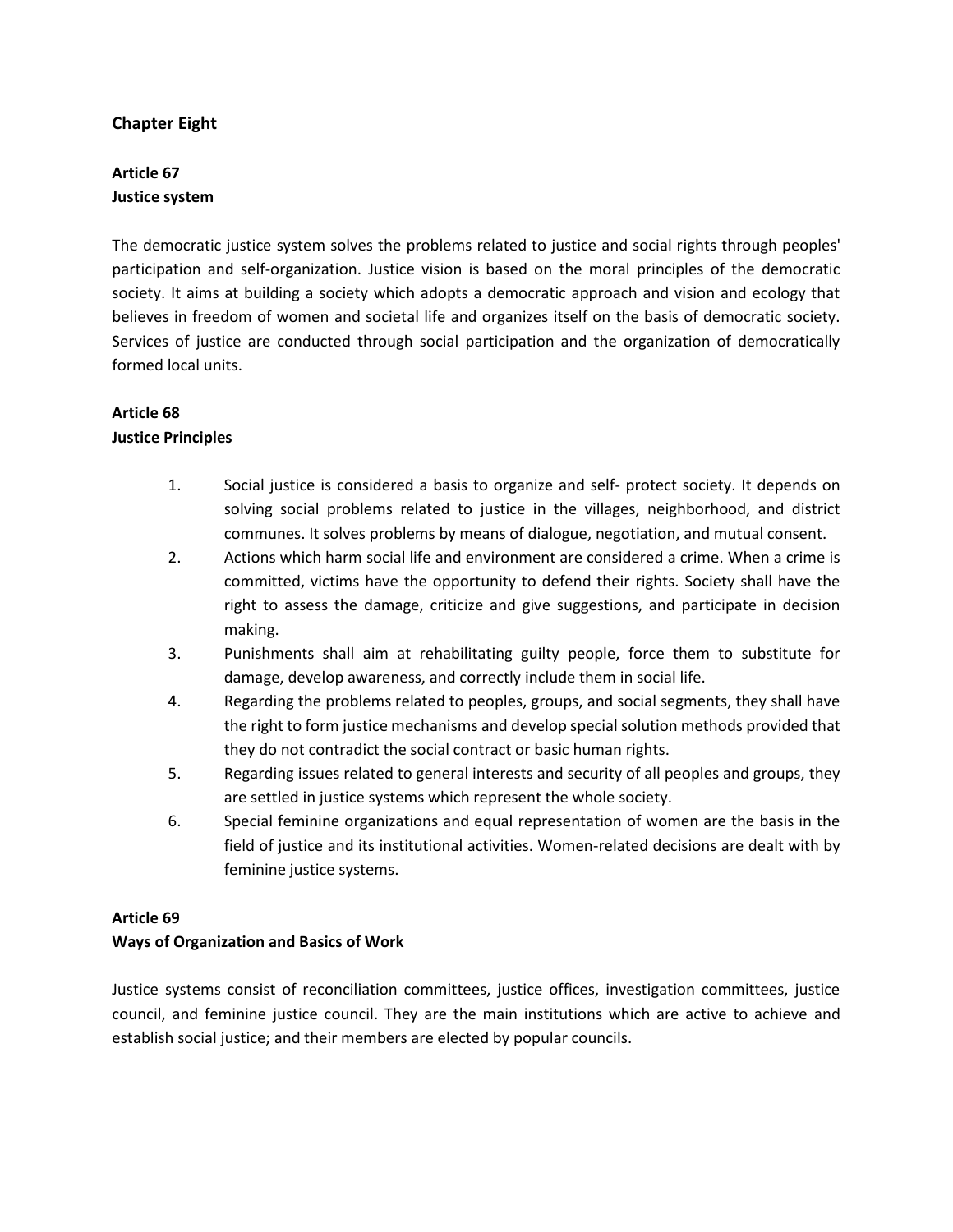- 1. Reconciliation committees solve conflicts and disputes and achieve peace and social concord. They organize themselves everywhere and at all levels as needed from commune to canton; their members are from volunteers and socially respected people.
- 2. Justice offices are the systems which organize themselves in towns, districts, and where necessary to eliminate injustice against communities and individuals and achieve justice. Members are suggested by justice councils in the canton and voted for by peoples' assemblies in districts. Justice offices are formed in towns and regions as necessary.
- 3. Investigation committees are specialized justice systems which investigate and reveal crimes to achieve justice. They carry out their tasks after being voted for and approved by the council in their residence area.
- 4. Justice councils in the cantons organize and supervise justice institutions in the cantons. Members are chosen by peoples' assembly in the canton through voting. They ensure fair and democratic representation of peoples, groups, and social segments based on quota for justice institutions.
- 5. The justice council in the Democratic Federalism of Northern Syria is responsible for supervising and monitoring the justice system. It provides reports, projects, and draft of resolutions regarding justice activities to the democratic peoples' conference. It ensures reciprocal coordination between cantons. Members are suggested by cantons' justice councils and voted for by democratic peoples' conference.
- 6. Women's justice council in the democratic federalism of Northern Syria deals with all issues and affairs related to women and family. It has the right to monitor and coordinate with the cantons' judicial councils.

# **Chapter Nine**

## **Article 70**

## **The High Commission for Elections**

- 1. One third of its members are suggested by the justice council in the Democratic Federalism of Northern Syria; the other two thirds are suggested by representatives of components and social segments; all of them are approved by the democratic peoples' conference.
- 2. It consists of sufficient specialized number. It is responsible for planning, organizing, and conducting popular referendums regulated by law, electing general assembly members of the democratic peoples' conference, electing peoples' councils members in the cantons, and all legal and democratic elections according to law.
- 3. The high commission for elections settles the cases of objection to elections, and its resolutions cannot be appealed against; it works according to its rules of procedure.
- 4. It organizes and forms the elections commission in the cantons. One third of its members are suggested by the justice council in the canton, and the other two thirds are suggested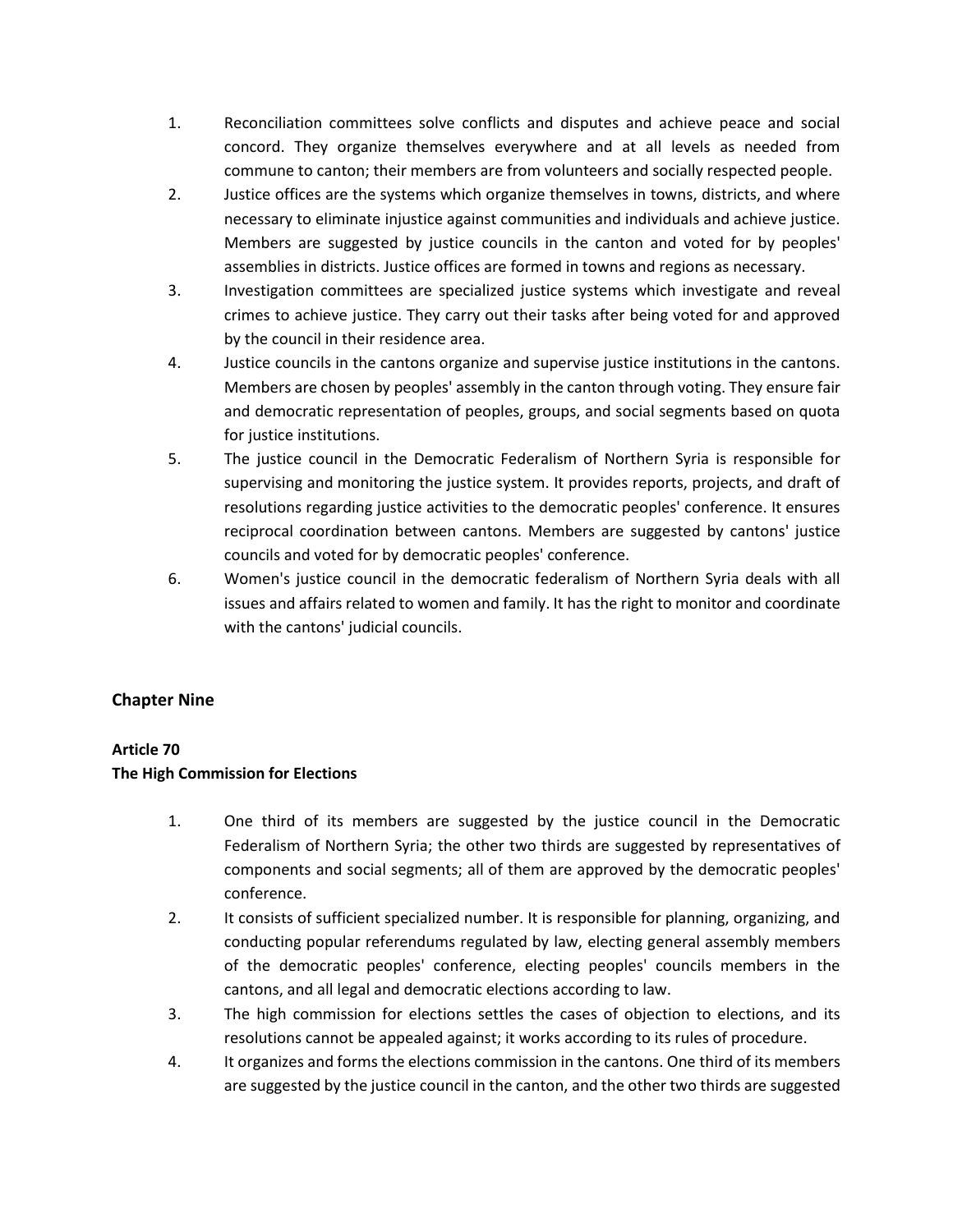by representatives of components and social segments; and it is approved by the peoples' council in the cantons.

- 5. The elections commission in the cantons organizes and forms their committees in districts according to its rules of procedure.
- 6. It can send its members as observers in the elections of the political parties and official institutions in the federalism and cantons.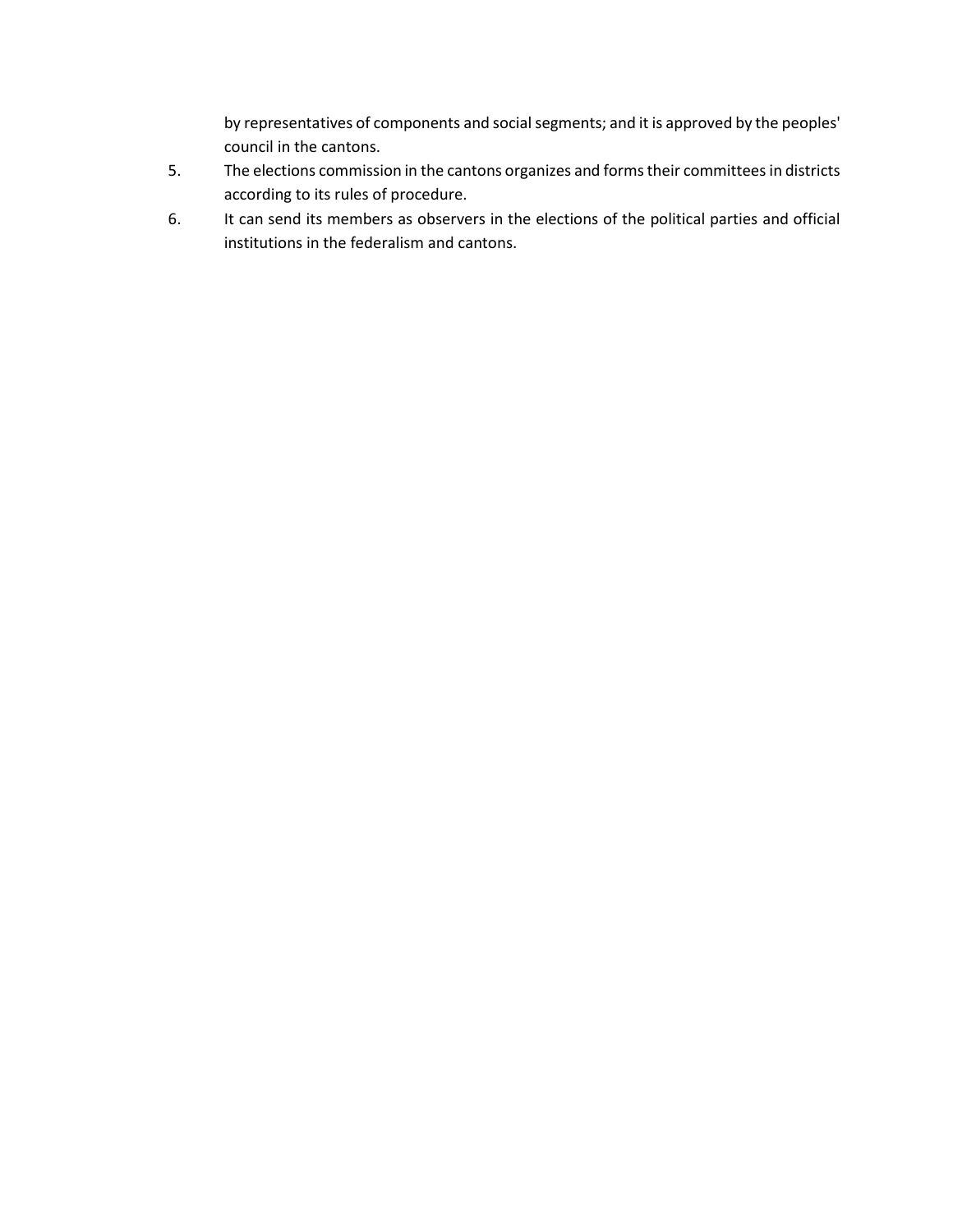# **TITLE FOUR General Principles**

### **Article 71**

The relationship between the "Democratic Federalism of Northern Syria" and the "Democratic Federalism of Syria" shall be identified at all levels according to a consensual democratic constitution.

#### **Article 72**

All elected administrations shall be subject to supervision from the bodies that elected them. Electoral systems shall have the right to vote of no confidence in their representatives when necessary; this shall be regulated by law.

#### **Article 73**

Referendum shall be held in all decisive issues related to public interest, like the formulation of the social contract, concluding or revoking international treaties, or amending the system's form.

#### **Article 74**

Local components shall have the right to object the decisions of the general systems, which contradict their interests and do not agree with their will and aims, if the objection is not settled by general consensus through presenting the decisions to the intended people to approve it.

#### **Article 75**

In case the decisions of the cantons or local components are contradicted with the general interests or the social contract, these decisions can be refuted by the social contract council.

#### **Article 76**

Ecological life and balance shall be maintained.

#### **Article 77**

Natural resources are society's wealth and they shall be invested and used according to the needs of the cantons; this shall be regulated by law.